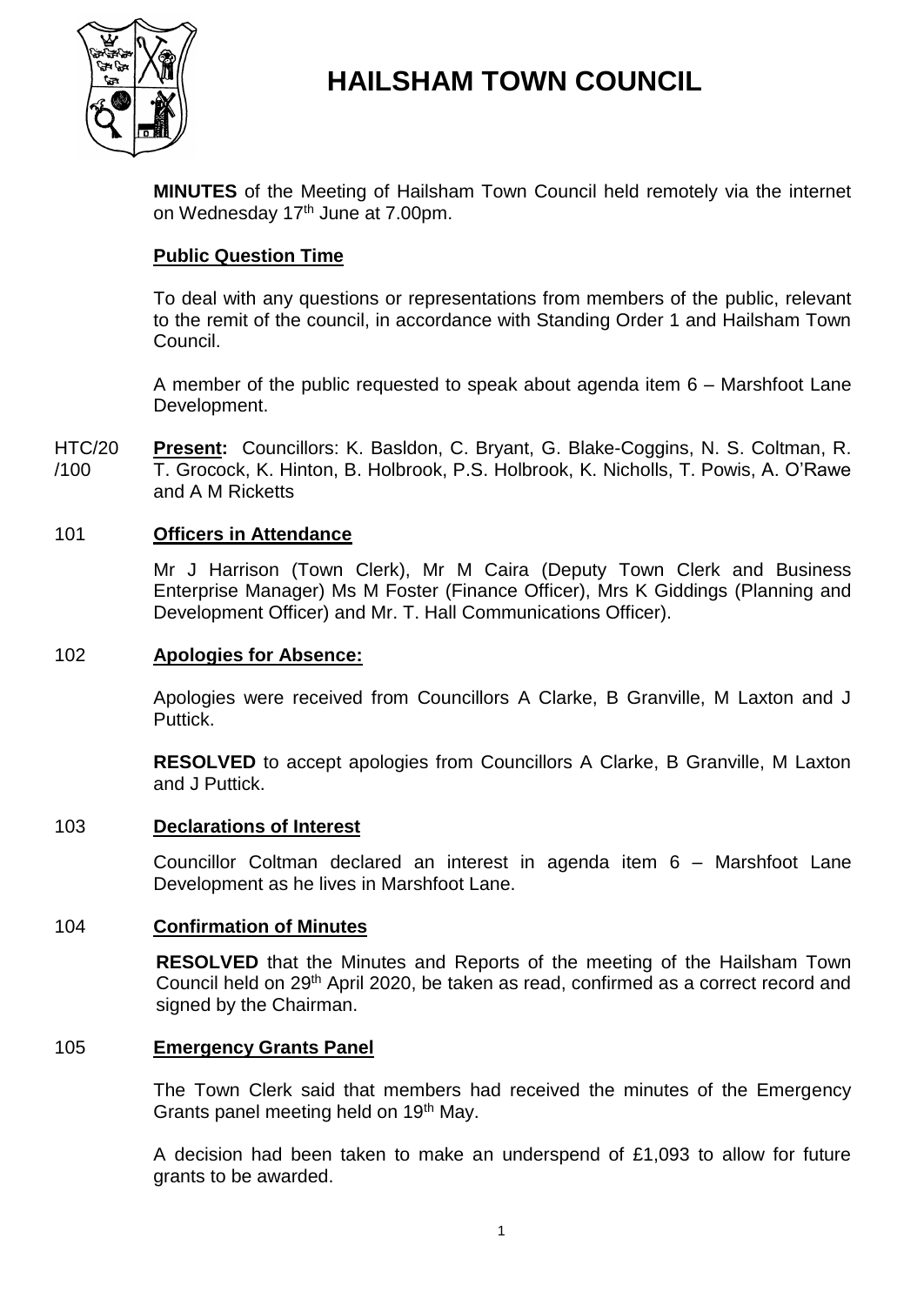**RESOLVED** to note the minutes of the Emergency Grants Panel meeting held on 19th May 2020.

# **Marshfoot Lane Development**

106.1 The Town Clerk said that the papers sent to members included a letter from the Secretary of State for Housing, Communities and Local Government to Wealden District Council advising them not to proceed with the Marshfoot Lane Development until a decision had been taken on calling the matter in. They also included a draft letter from the Chairman of Hellingly Parish Council to send to the Secretary of State, if members so decided.

There were two key questions for Council to take:

- 1. To consider writing to the Secretary of State in support of calling in the decision, and
- 2. Whether to make a financial contribution to the funding of a legal challenge.

Indicative costs had been received for the cost of employing a legal advocate as follows:

Lowest level – to attend the enquiry £8-9,000 plus £150 per hour thereafter. Intermediate level – to attend the enquiry £15-17,000 plus £150 per hour thereafter. Barrister level – to attend the enquiry £25-27,000 plus £350 per hour thereafter.

#### 106.2 **RESOLVED** to:

- a) write to the Secretary of State for Housing, Communities and Local Government supporting the calling in of the Marshfoot Lane development, and
- b) Defer any decision on financing a legal challenge until the Secretary of State's decision is made, and if necessary, call an extraordinary meeting of the Council

# 107 **Annual Governance Statement**

**RESOLVED** to note, approve and adopt section 1 of the un-audited Annual Return for 2019/20 and approve they be signed off by the Clerk/RFO and Chairman of the Council.

# **End of Year Accounts and Audit 2019– 2020**

- 108 **RESOLVED** to note, approve and adopt the Annual Internal Audit report for 2019-20 for submission to the external auditors.
- 109 **RESOLVED** to note, approve and adopt the Statement of Accounts for year ending 31.03.2020.
- 110 **RESOLVED** to approve they be signed off by the Responsible Finance Officer and the Chairman of the Council.
- 111 **RESOLVED** to note, approve and adopt Section 2 of the un-audited Annual Return for 2019/20 and approve they be signed off by the Town Clerk and the Chairman of the Council.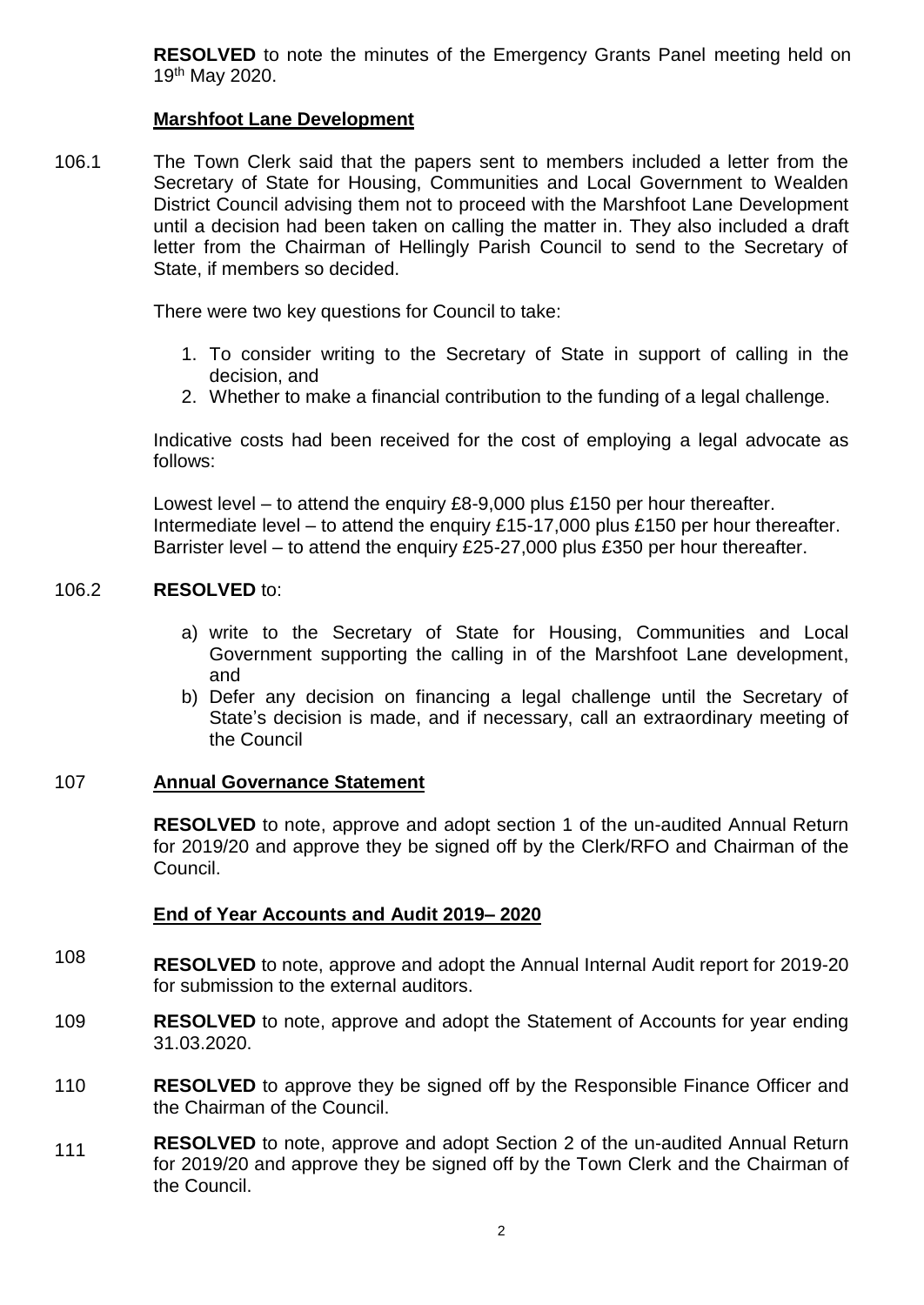112 **RESOLVED** to note, approve the report in respect of the Fixed Asset Summary as at 31.03.20 as required by the external auditor.

# **Online Banking**

113.1 The Finance Officer referred members to the officer's report previously circulated.

> She explained that because of the COVID 19 pandemic Wealden District Council was no longer accepting cheques and East Sussex County Council was now following suit. Combined with the fact that each cheque cost 65 pence she had enquired about online banking.

> The Barclays Business manager had said there were two options available: Barclays Net or Online Banking with Dual Authorisation. The Finance Officer said that her preference was the second option.

113.2 **RESOLVED** to move to online banking and to use the Online Banking with Dual Authorisation option.

### **Hellingly Proposal**

114.1 Members were asked to consider providing a satellite youth group run by Hailsham Youth Service in Hellingly using the new village hall.

> The Youth Services coordinator said that his service had received funding from JAG to provide services in Hellingly. What was needed from Hellingly Parish Council was free use of its village hall and to fund one member of staff at a cost £64.12 per week plus other costs amounting to £4,206 per financial year.

114.2 **RESOLVED** to put this proposal to Hellingly Parish Council and if agreement is reached delegate to the Town Clerk, Head of Youth Services and the Chair and Deputy Chair of the Assets Management Committee to take forward.

# **Hailsham Community Safety Action Group**

- 115.1 The Town Clerk said that a letter had been received from Inspector Jon Gross, Sussex Police formally asking if Hailsham Town Council wanted to formally join the Hailsham Community Safety Action Group.
- 115.2 **RESOLVED** to join the Hailsham Community Safety Action Group.

# 116 **Confidential Business**

**RESOLVED** that the press and public are temporarily excluded during the discussion on the item (13) of the agenda as it concerns: The terms of tenders and proposals and counter proposals in negotiation for contracts:

(In accordance with the Council's Standing Orders No. 1E).

### **Hailsham Aspires**

117.1 The Deputy Town Clerk had attended a meeting of the Hailsham Aspires Board that afternoon.

The Town Clerk was asked to arrange an extraordinary meeting of trustees on